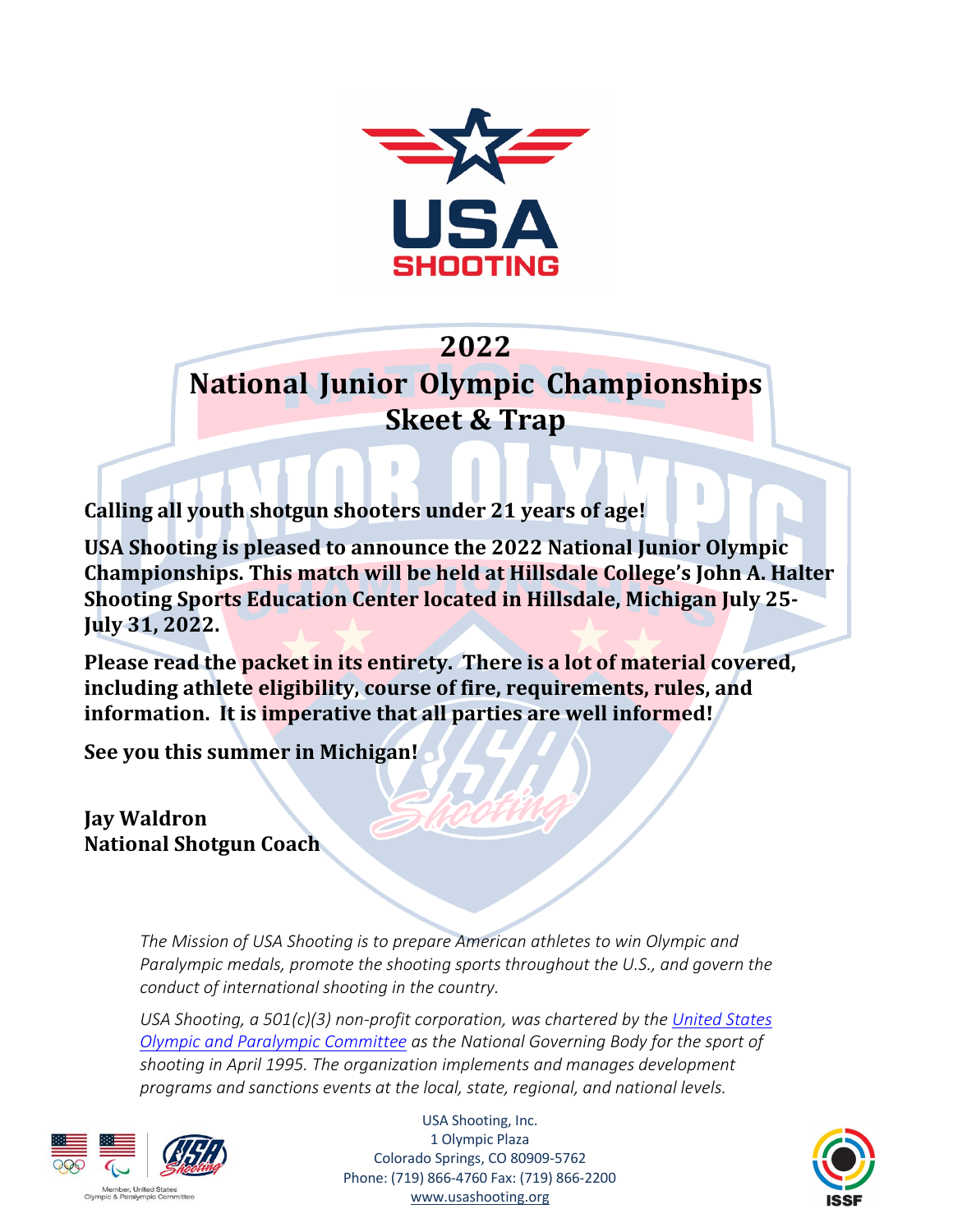## **Match Dates**

| TRAP:  | July 25 – July 28, 2022 |
|--------|-------------------------|
| SKEET: | July 29 – July 31, 2022 |

## **Location**

John A. Halter Shooting Sports Education Center Hillsdale College 4390 Bankers Road Hillsdale, MI 49242

## **Match Director**

Sharee Waldron <sharee.waldron@usashooting.org>

## **Eligibility**

Competitors must be a U.S.A. Citizen competing for the United States, and a Junior as described by ISSF Rule 7.4.12. The start of the match is defined as the PET day for that discipline.

All competitors must be a current member of USA Shooting Click below to become a member https://members.usashooting.org/ Click on "JOIN NOW"

2022 National Junior Olympic Shotgun Cut-Off Scores - NONE

Must have registered targets in your State IO qualifier or have shot the appropriate discipline at one of the 2022 Selection Matches—Tucson or Kerrville. Any exceptions must be made through the Match Director.

### **YOU MUST BE A JUNIOR TO COMPETE FOR AWARDS!**

*The following categories will be used for individual competition:* 

*Under 21 (U21) Under 18 (U18) Under 15 (U15)*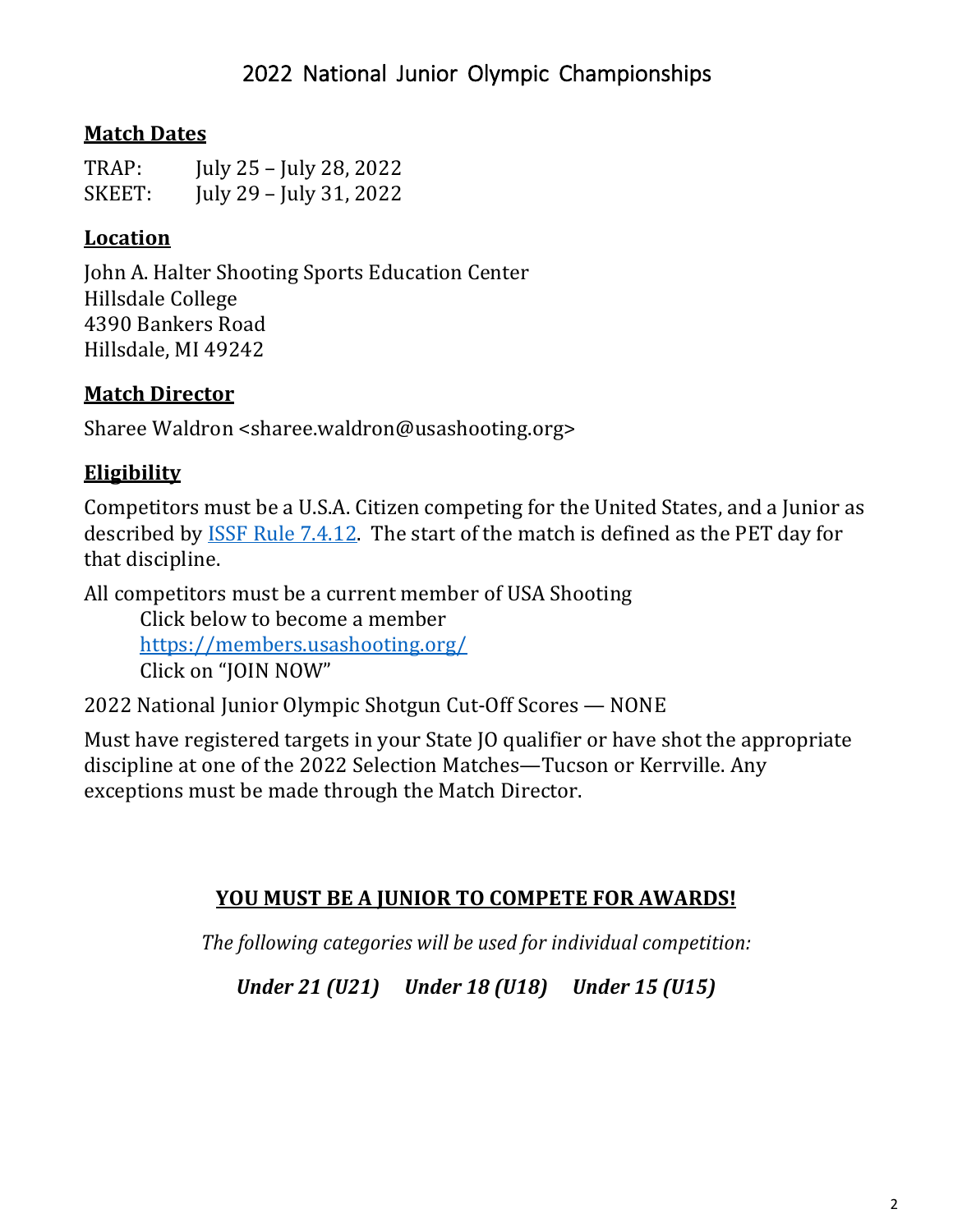## 2022 National Junior Olympic Championships

#### **Course of Fire – Trap**

*75 Practice Targets & 125 Competition Targets Plus Finals*

- Day 1: PET (Pre-Event Training) Randomly squadded on assigned fields only, 3 rounds (75 Targets). PET rounds included with entry fee.
- Day 2: Match 50 Targets
- Day 3: Match 50 Targets
- Day 4: Match 25 Targets and Standard ISSF Elimination Final (2020 format)

#### **Course Of Fire –** *Skeet*

*75 Practice Targets & 125 Competition Targets Plus Finals*

Day 1: PET (Pre-Event Training) – Randomly squadded on assigned fields only, 3 rounds (75 Targets). PET rounds included with entry fee.

Day 2: Match – 75 Targets

Day 3: Match – 50 Targets and Standard ISSF Elimination Final (2020 format)

#### **Schedule**

All PET will be squadded. PET rounds (75 targets) are included with entry fee. USA Shooting will run the ranges during the days listed below.

Inquiries regarding other training days and times should be directed to ShootingSports@Hillsdale.edu. 

| <b>Date</b>   | Day       | <b>Details</b>          |
|---------------|-----------|-------------------------|
| July 25, 2022 | Monday    | PET Trap - 75           |
| July 26, 2022 | Tuesday   | $Trap - 50$             |
| July 27, 2022 | Wednesday | $Trap - 50$             |
| July 28, 2022 | Thursday* | Trap - 25 & ISSF Final  |
| July 29, 2022 | Friday    | PET Skeet - 75          |
| July 30, 2022 | Saturday  | Skeet $-75$             |
| July 31, 2022 | Sunday*   | Skeet - 50 & ISSF Final |

#### **\*Open SKEET Training after Match concludes \***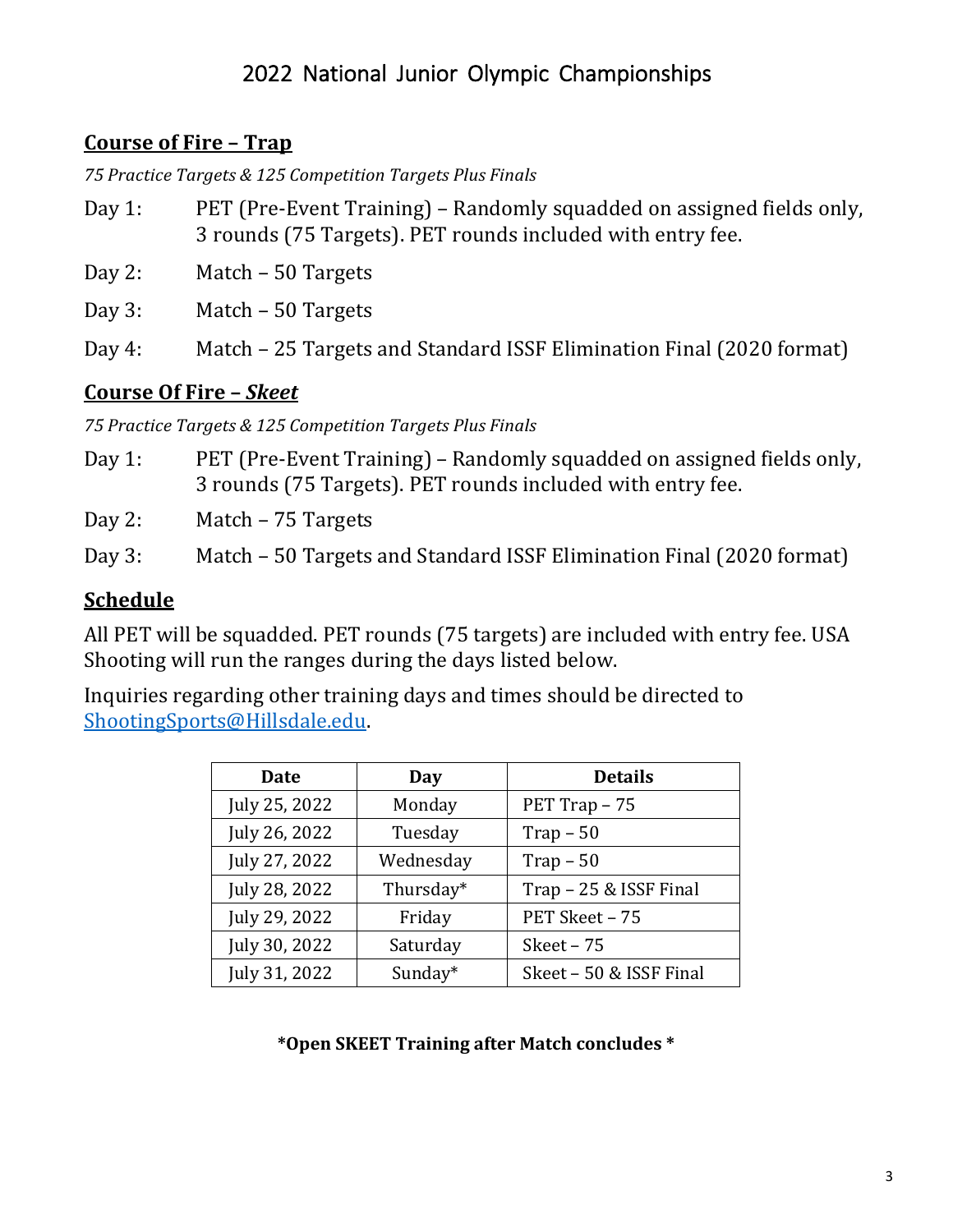### **SAFESPORT**

All coaches will need to have a **valid SafeSport training completed before arrival** *at the match*, unless you are only *coaching your own child*. SafeSport training can be taken through your membership profiles here

https://members.usashooting.org/login. You will find this information on the *left-hand* column under the tab SafeSport Training.

All coaches should familiarize themselves with the Minor Athlete Abuse Prevention Policies (MAAPPs) as well which can be found here:

https://uscenterforsafesport.org/training-and-education/minor-athlete-abuseprevention-policies/

## **Rules**

ISSF Rules and Match Director's Bulletins will govern this championship. All competitors are responsible for compliance with these rules.

A link to the ISSF rulebooks is available at:

ISSF General Rules Sept. 2020 ISSF General Technical Rules ISSF Shotgun Rules 01-20-21

### **Equipment**

All shooting equipment must comply with current ISSF Shooting Rules. Equipment control consultation will be provided before each event.

### **Ammunition**

USA Shooting and ISSF require 24g cartridges, *no exceptions*. *(See ISSF Shotgun Rules 9.4.3.1.)*

Failure to comply will result in disqualification from the match.

(*See ISSF Shotgun Rules 9.4.3.2.*)

International  $24g$  #7.5 and  $24g$  #9 ammo will be available at the venue.

**Athletes' Clothing** *(see ISSF Shotgun Rules 9.13.1.) USAS Exception*: Blue Jeans, Jeans, and Camouflage will be permitted (no holes).

## **Check-In**

All competitors will need to check in with the event staff at The Halter Shooting Sports Center by noon on the PET day. If you cannot make it by this time, make sure to send a representative to check in for you.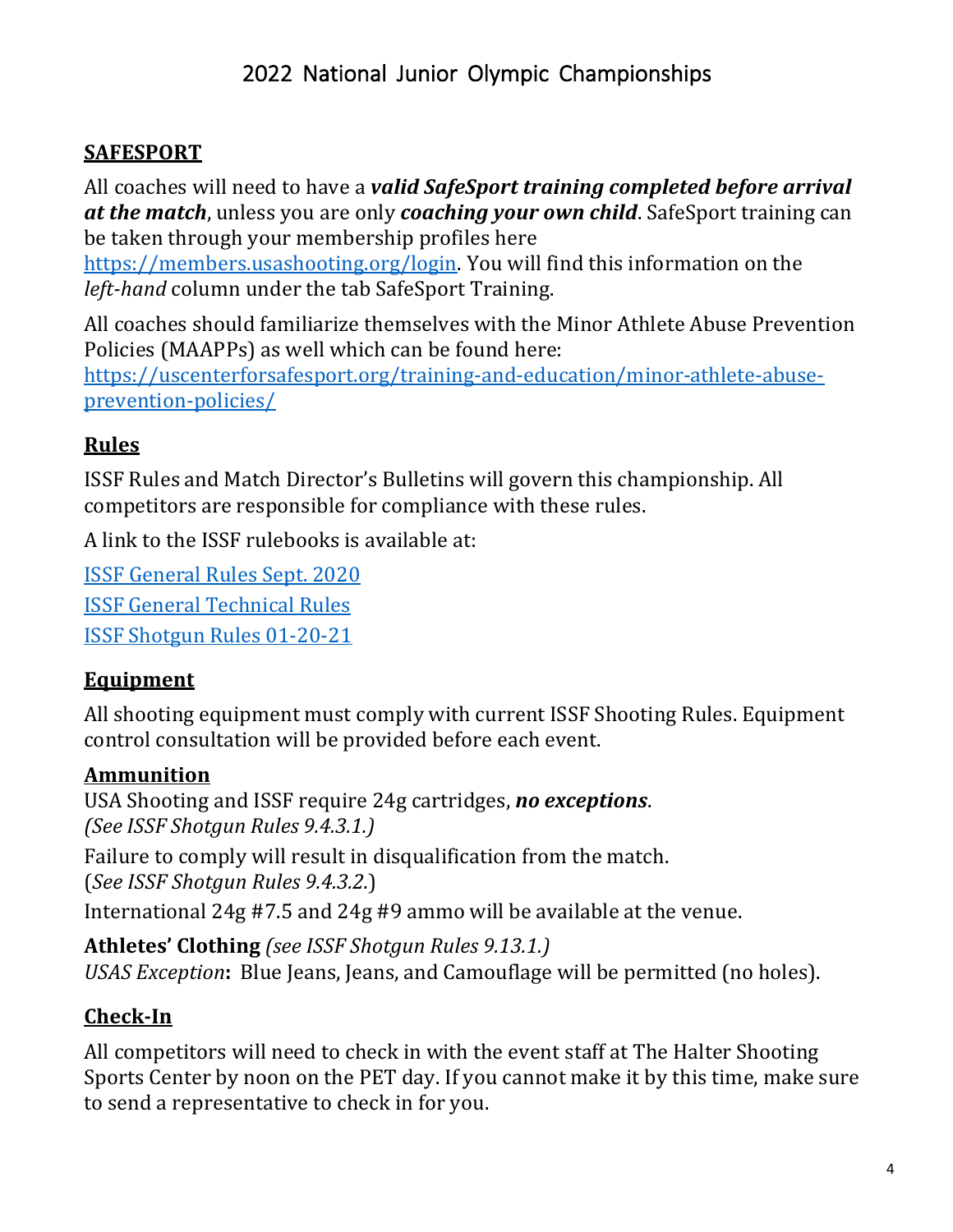# 2022 National Junior Olympic Championships

#### **Competitor Meeting**

A **mandatory** meeting will be held promptly at 8:00 am on the PET day for both Skeet and Trap in front of the clubhouse. Rules of the range, athlete flanking responsibilities, and overall match information will be provided at this meeting.

#### **Start Times**

USA Shooting makes every effort to start matches at 9:00 am but reserves the right to change start times due to environmental or other unforeseen circumstances.

### **Squadding**

It is the competitor's responsibility to check squadding and know when and where they are scheduled to compete. Squadding and results will be posted at the range as well as: http://www.multipullsoft.it/live/showClub/133

All shooters will have assistant referee (flanking) duties. Training available.

### **Classification**

No shooter classification system will be used.

### **Protests**

A fee of \$25.00 must accompany any protest. Forms are available on ISSF Website.

### **Officiating**

Juries will be appointed and convened as required to resolve any protest. Decisions of the jury will be final. The classification jury will resolve any scoring challenges.

### **Open Practice**

Contact ShootingSports@Hillsdale.edu for specific practice days and times of Open Practice.

### **Entries**

The individual event fee will be \$150.00 per event. Register Here: *JO Registration* <https://forms.gle/DAK8nw9KqyXVof8r8>

Entries are limited up to range capacity on a first-come, first-serve basis. If all slots become full, registration will close when capacity is reached. Onsite registrations will be available on a space-available basis ONLY.

Open and non-US competitors may compete, based on space available, but are not eligible for Junior finals or Junior awards.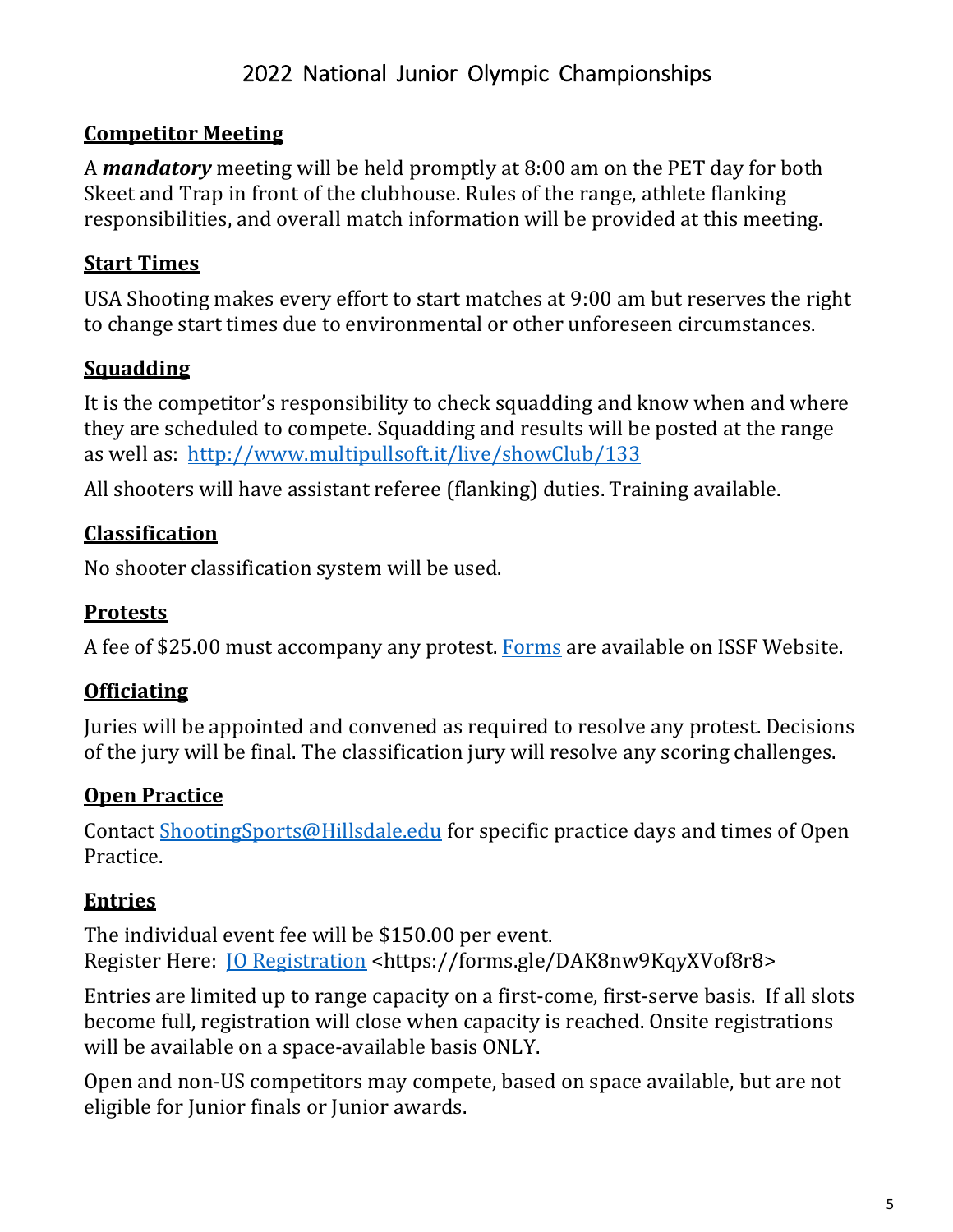### **Team Placement**

Based on qualification score, the highest scoring two (2) qualifying Juniors, both Men & Women, Trap & Skeet, will earn positions on the [O Squad (JOS). ISSF miss and out shoot-off will determine ties. All current USAS National Junior Team (NJT) and National Junior development Team (NJDT) are ineligible for JO Squad Team positions.

### **Championship Awards**

All eligible competitors will be considered for Championship awards. *Competitors may not win more than one award*. Overall awards will be issued as follows in women's trap, men's trap, women's skeet, and men's skeet based on results of ISSF elimination Final.

ISSF Elimination Finalist **Winner** Gold Medal ISSF Elimination Finalist **2nd Place** Silver Medal ISSF Elimination Finalist **3rd Place** Bronze Medal

Category awards will be issued based on match qualification score only. Ties will be shot off in current miss and out format.

| U18 - High Match Score                  | Gold Medal |
|-----------------------------------------|------------|
| U18 - 2nd High Match Score Silver Medal |            |
| U18 - 3rd High Match Score Bronze Medal |            |
|                                         |            |
| U15 - High Match Score                  | Gold Medal |
| U15 - 2nd High Match Score Silver Medal |            |

### **Travel Procedures**

Competitors are responsible to make their own travel and hotel arrangements. Nearby airports are Detroit Metropolitan (DTW), Toledo Express (TOL), Chicago O'Hare (ORD) and Chicago Midway (MDW) Airports. There are a limited number of Hillsdale College dorm rooms available during this event.

### **Meals**

Lunch, as well as grab and go items, will be available for purchase at the Acusport Grill in the Halter Shooting Center Clubhouse daily from 10am to 4pm.